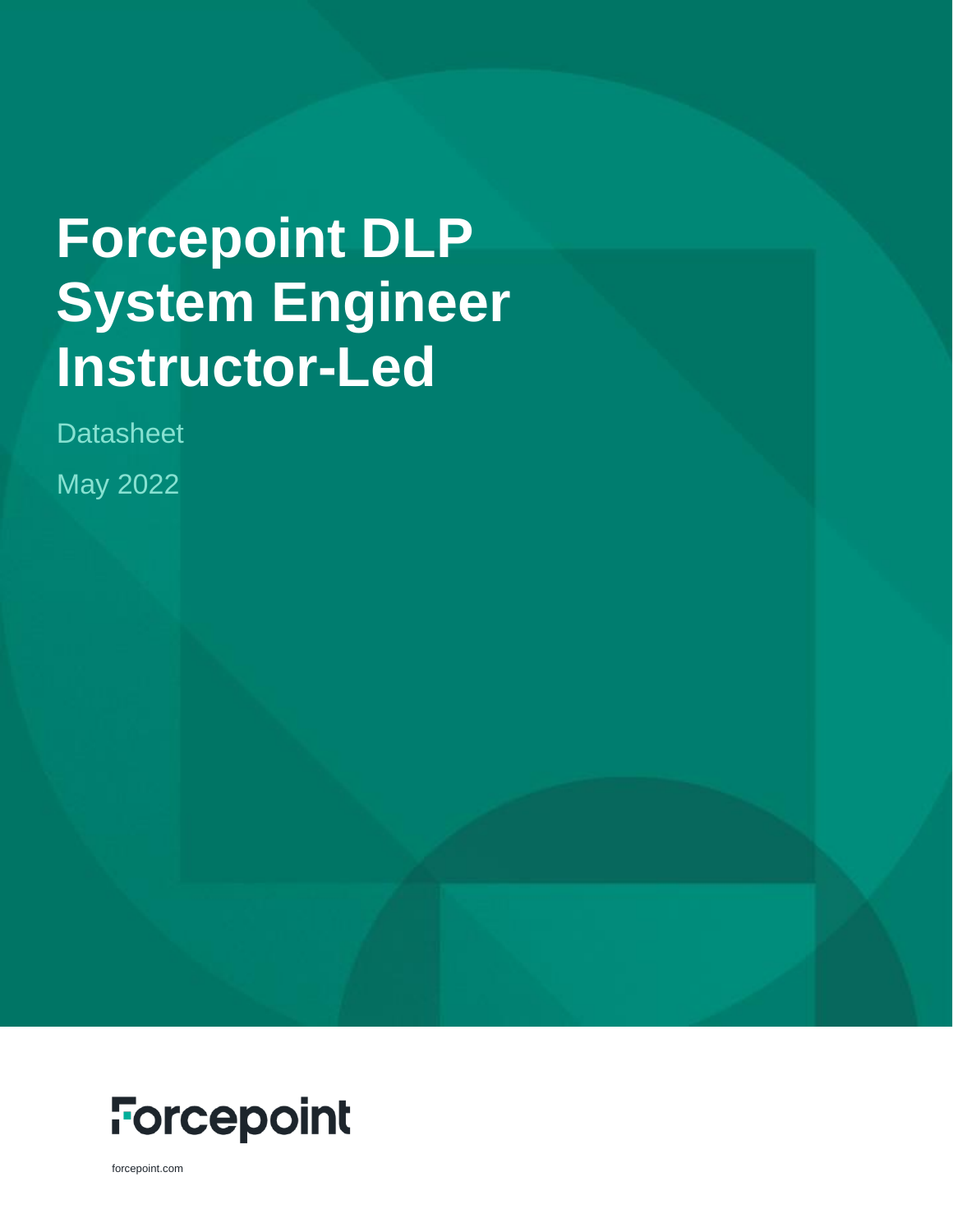### **Forcepoint Data Loss Prevention (DLP) System Engineer Instructor-Led**

#### **DTIMP**

During this five-day hands-on instructor-led course, you will create and test a Forcepoint DLP deployment, perform indepth analysis of DLP component architecture, integrate Forcepoint DLP with other products, build policies, and leverage configurable script classifiers. Using the knowledge you have gained from the Forcepoint DLP Administrator course, you will create and fine tune fingerprint and machine learning classifiers; configure discovery tasks to crawl files and databases; build, install, and manage DLP endpoints; and use data endpoints for application control, encryption, and discovery. You will perform advanced incident data management and maintenance tasks through Security Manager, such as dealing with failovers, upgrades and troubleshooting, including advanced debugging of DLP logs.

#### **Audience**

- System engineers, high level system administrators, IT staff, professional services, and technical support
- Consultants, sales engineers, system architects, network architects, implementation specialists, deployment specialists

#### **Course objectives**

- Summarize the history of Forcepoint DLP.
- **In Identify the primary Forcepoint DLP components.**
- Describe the Forcepoint DLP installation process.
- Configure the DLP base environment.
- **Install the Analytics Engine to enable data analysis.**
- **Install Protector for web scanning.**
- **Describe DLP Policy Engine architecture and event lifecycle.**
- Summarize the DLP Policy structure and test a DLP policy.
- Describe the Analytics Engine architecture
- **Explain and test incident data flow.**
- Describe the benefits of deploying a Supplemental Server.
- **Install and configure a Supplemental Server.**
- Create and test Fingerprinting and Machine Learning.
- **Install F1E to protect your sensitive data.**
- Test F1E anti-tampering and temporary bypass functions.
- $\blacksquare$  Identify Endpoint log files.
- **Trace Endpoint agent issues.**
- **Exclude applications from DLP Endpoint.**
- Debug F1E using log files.
- Create and run a Network Discovery task and an Endpoint Discovery task.
- Run DLP reports.
- Configure DLP roles.
- Generate Discovery reports and troubleshoot the crawler.
- I Identify and run remediation scripts.
- Describe the DLP component update process.
- Describe automatic DLP component synchronization.
- Configure backup and restore procedures.
- Use the upgrade validation tool and upgrade DLP.
- Describe the infrastructure database.

#### *Format:*

Instructor-led

#### *Duration:*

40 hours, typically delivered in 5 sessions (8 hours per session), including exam time

#### *Course Price:*

\$3500 USD

#### *Exam Price:*

One attempt is included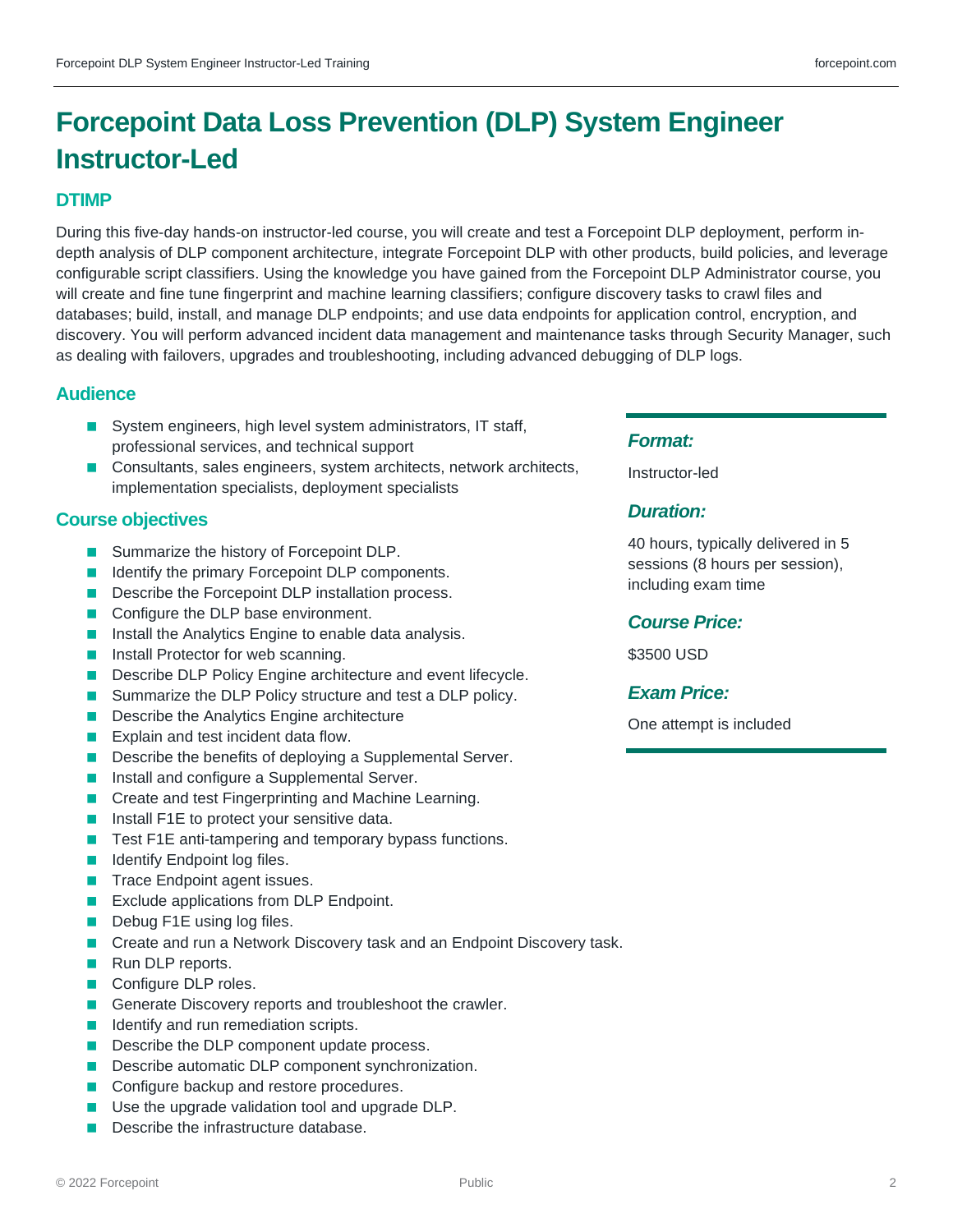**Investigate Policy Engine timeouts.** 

#### **Prerequisites for attendance**

- Completion of the Forcepoint DLP Administrator Course and certification
- Intermediate knowledge of networking and computer security concepts

#### **Certification exams**

This course prepares you for the Certified Forcepoint DLP System Engineer exam. The exam is included in the price of the course. Both a hands-on practical exam and a 40-question multiple-choice exam will be administered on the final day of the course. A minimum score of 80% is required to obtain certification.

#### **Course outline**

#### **Module 1: The Evolution of Forcepoint DLP**

- **Data security story**
- **Forcepoint story**

#### **Module 2: Installing Forcepoint DLP**

- Identifying the primary Forcepoint DLP components
- **Preparing for installation**
- **Installing Forcepoint Security Manager**
- Configuring DLP base environment
- Configuring Protector for email scanning
- **Performing initial testing of DLP**

#### **Module 3: Installing Additional DLP Components**

- DLP module review
- **Installing Analytics Engine**
- **Installing Protector for web**

#### **Module 4: DLP Policy Engine**

- Describing Policy Engine architecture and event life cycle
- Summarizing DLP policy structure
- Testing Policy Engine

#### **Module 5: Analyzing data**

- Describing the Analytics Engine architecture and algorithm
- Running Analytics Engine manually
- Testing Analytics Engine

#### **Module 6: Supplemental Server**

- Describing the benefits of deploying Supplemental Server.
- **Installing Supplemental Server.**

#### **Module 7: Configuring Fingerprinting and Machine Learning**

- Describing the classifiers created by crawlers
- Configuring advanced file fingerprint
- Configuring advanced database fingerprinting
- Configuring machine learning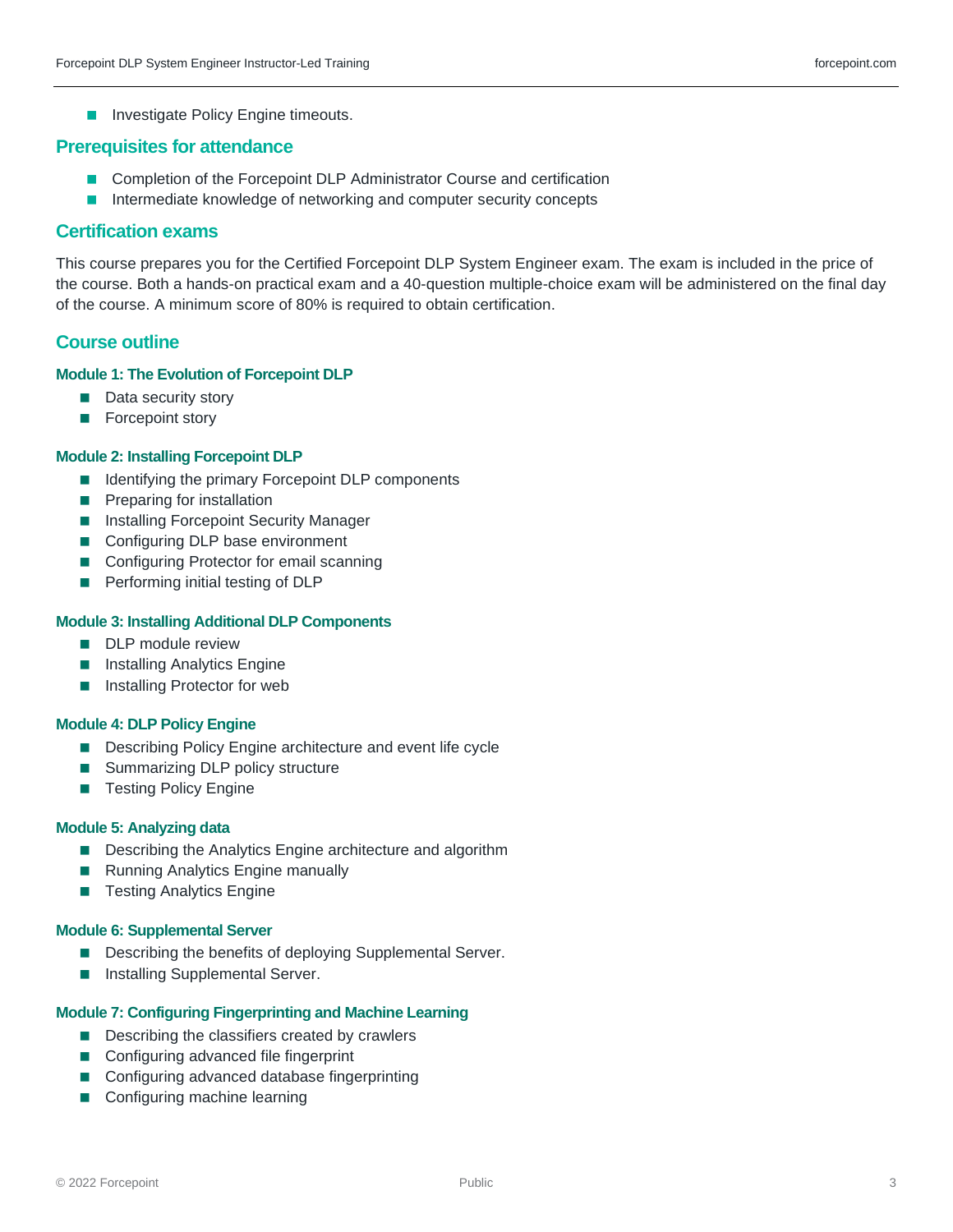#### **Module 8: Forcepoint One Endpoint (F1E)**

- **Describing Endpoint Server architecture and endpoint communication**
- Installing Forcepoint One Endpoint (F1E) to include anti-tampering
- **Using Forcepoint One Endpoint (F1E)**

#### **Module 9: Troubleshoot DLP Endpoint Scanning**

- Troubleshooting endpoint agents
- Tracing endpoint agent issues
- **Excluding applications from DLP endpoint**
- Debugging F1E

#### **Module 10: DLP Discovery tasks**

- Discovering hidden data
- **Load balancing the crawler**
- Creating a Network Discovery task
- **Using Endpoint Discovery**

#### **Module 11: DLP Maintenance**

- In Identifying and running reports
- Configuring DLP roles
- Generating Discovery task reports
- Deleting a discovery job
- **IDENTIFY IDENTIFYING** types of remediation script
- Running a remediation script
- **Inspecting a remediation script**
- **Updating DLP components**
- **Moving and replacing forensics**
- Describing automatic DLP component synchronization
- Recording fingerprint task
- Configuring DLP backup and DSS restore procedures
- **Performing a DLP backup**
- **Using the upgrade validation tool**
- **Fixing common SQL issues**
- Describing the Forcepoint infrastructure
- **Investigating Policy Engine timeouts**

#### **Module 12: Complex Classifiers**

- **In Identifying types of classifier**
- **Building a data security policy**
- Combining multiple classifiers
- Describing nested transactions logic